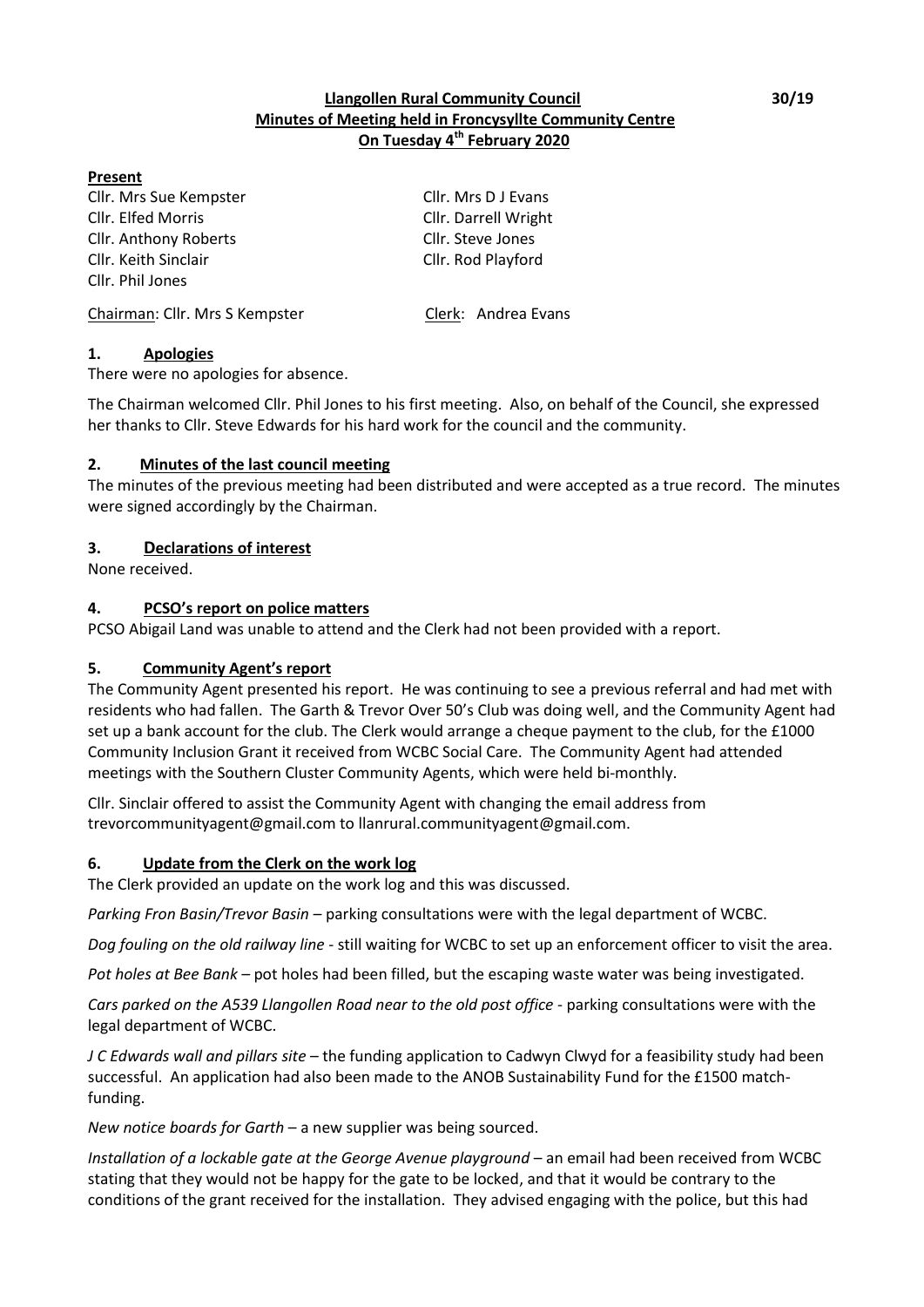been done by the Community Council, and so it was decided that the Clerk would write to WCBC to inform them of this.

*Purchase of 2 speed signs and 2 extra lockable mounting posts* – the order will be placed in February to obtain the best price. Two bilingual plates will also be purchased.

*Public meeting to discuss the possible use of part of the school field* – the meeting on 11<sup>th</sup> January 2020 in Froncysyllte was well attended, and the group were in favour of the Community Council taking on part of the field. This was considered by Councillors, and it was decided to continue the discussions with the school.

#### **7. Planning applications**

**P/2018/0218** – Conversion of former shop to dwelling - **Cross Shop, Holyhead Road, Froncysyllte, Wrexham.**

There were no objections to the application.

For information (Approved by WCBC):

**P/2019/0779** - Demolition of existing dwelling and double garage with flat over and erection of replacement two-storey dwelling with detached double garage/store with self-contained flat above - **Bryer, Trevor Hall Road, Garth.** 

**P/2019/0848** - Application for tree works to trees subject to tree preservation order WCBC No.127. 3 no. Yew tree (G1) – reduce lower third of crowns by 1.5 - 2 metres to produce an elliptical crown shape and reduce overhang onto footway - **Trees within grass verge outside no's 4 – 8 Ffordd Llidiart, Froncysyllte.**

#### **8. Correspondence update from the Clerk**

#### **One Voice Wales**

Agenda and backing papers for Wrexham/Flint Area Committee Meeting 14<sup>th</sup> January 2020 OVW Innovative Practice & National Awards Conference Thursday 26<sup>th</sup> March 2020 OVW Response 3rd January 2020 – Consultation on the Local Government and Elections (Wales) Bill Betsi Cadwaladr Stakeholder Reference Group Meeting – December 2019 Training sessions in Mold, February to July 2020

#### **Wrexham County Borough Council**

Dementia Tour Bus 2020 Wrexham Town and Community Council Forum - Thursday 30<sup>th</sup> January 2020 Transport for Wales – renewal of bus passes Cable work by Scottish Power - Garth, Trevor Road -9<sup>th</sup> March 2020 Possible grant funding: Postcode Local Trust and Postcode Community Trust WCBC News: Pay for green bin collections from February  $17<sup>th</sup>$  2020

#### **Welsh Government**

Consultation Document - Changes to planning and related application fees SuDs –proposed amendments to two Orders on Sustainable Drainage

**Local Democracy and Boundary Commission for Wales** Update Review of County Electoral Arrangements for Wrexham – Draft Proposals

#### **Community Transport Association**

Connecting Communities in Wales Newsletter - Issue No. 3, December 2019

**North Wales Police** Wrexham Rural QPM – Police Meeting –  $14<sup>th</sup>$  January 2020

**Ken Skates AM** E-newsletter 17.01.20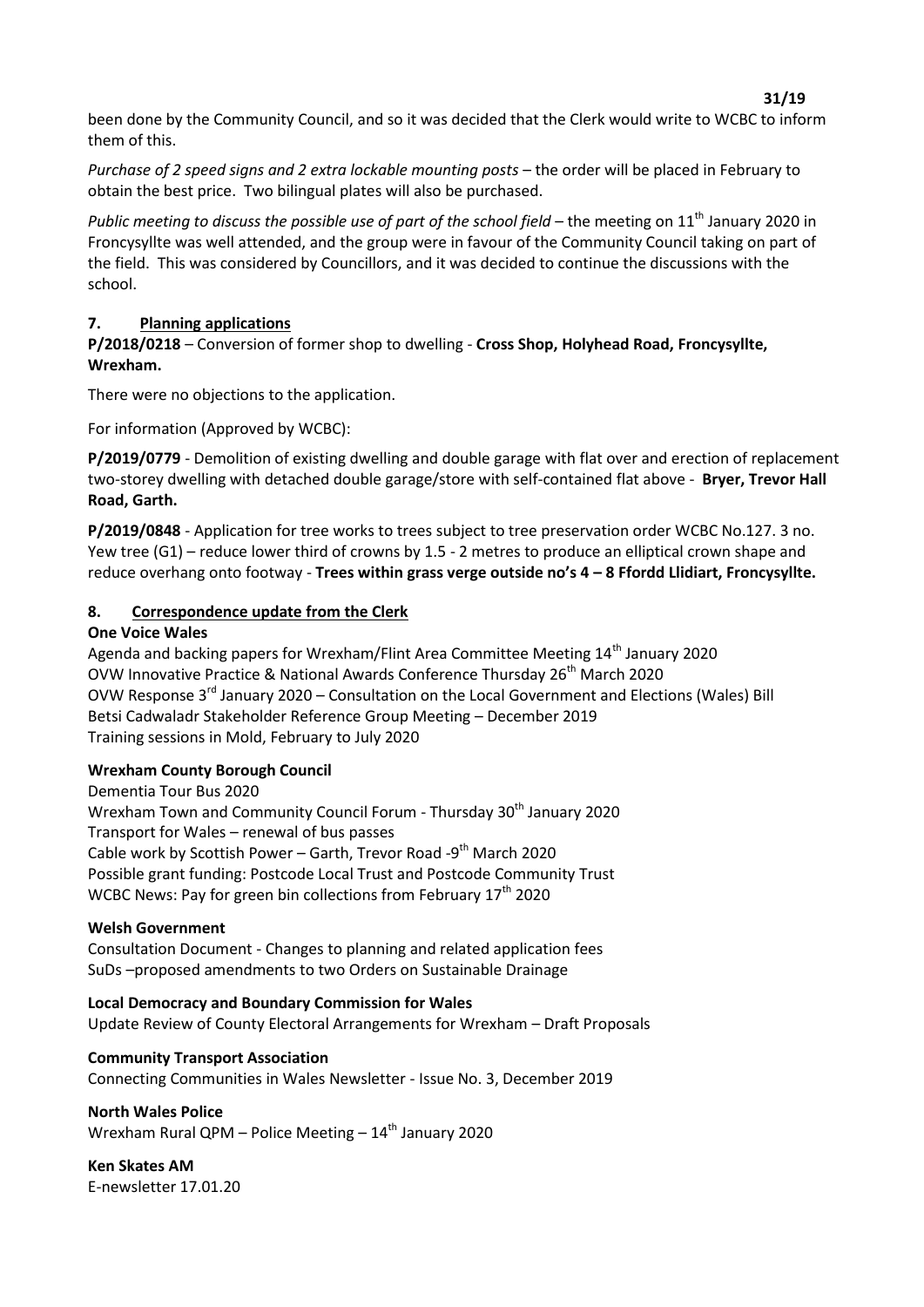# **North Wales Community Health Council 32/19**

BCHCW press statement – Eye care services in Wales

#### **Learning Disability Wales**

Free training: Introduction to supporting people to get online  $-23^{rd}$  April, Wrexham

#### **Play Wales**

E-bulletin – December 2019 and January 2020 Publications 2019 and 2020

#### **Planning Aid Wales** Training dates

**Keep Britain Tidy** Great British Spring Clean - 20<sup>th</sup> March to 13<sup>th</sup> April 2020

# **Capel y Groes, St. David's Church and Seion Chapel**

Acknowledgment and thanks for donations

The correspondence was made available for perusal by Councillors, and copies had been e-mailed.

## **9. Funding of the Mobile Library Service provided by WCBC**

WCBC had asked by letter if the Community Council would like to make an expression of interest in funding the mobile library service. The letters from Wrexham Library Service, which included forecasted budget figures for the mobile library service for 2020/21, were discussed. The cost of providing the service to Llangollen Rural for 2020/21 was estimated to be £824.00.

The Mobile Library Service was a valued and important service for the residents of the area who were unable to visit Cefn or Chirk libraries, and one which the Community Council did not want to lose. It was considered that the benefit of the service outweighed the estimated cost of £824.00 for 2020/21, and it was hoped that this service was not under threat of being cut.

It was decided that the Clerk would reply to the Library Service emphasising the value, importance and benefit of the mobile library to the residents of Llangollen Rural. If WCBC were looking to withdraw the service, or if it were under threat, the Community Council would be prepared to make an expression of interest in funding the service.

# **10. Approval of a representative of Llantysilio Community Council onto Llangollen Urban, Llangollen Rural and Glyntraian Welfare Charities**

It was decided to approve the appointment of Cllr. Maggie Smith from Llantysilio Community Council to the board of Llangollen Urban, Llangollen Rural and Glyntraian Welfare Charities.

# **11. VE Day 75**

The Clerk provided details from the SSSFA, the Armed Forces charity, of the proposed VE Day 75 celebrations marking the end of the war in Europe on  $8^{th}$ -10<sup>th</sup> May 2020. After a discussion, it was decided that Cllr. Sinclair would speak to Froncysyllte Community Centre to see if they had an event planned, and the Community Agent would speak to the Garth & Trevor Over 50's Club to see if they were going to hold an event.

## **12. Councillors' reports on meetings attended.**

Nothing to report.

# **13. Ownership and maintenance of the footpath between Alma Rd. and School Lane in Froncysylllte.**

The path had been reported by a resident as being in a poor condition. WCBC had informed the Clerk that the path was not recorded on the Definitive Map, and was therefore not maintained by the Public Rights of Way section. It was decided that the Clerk would request further information from WCBC, including who owned the path/land.